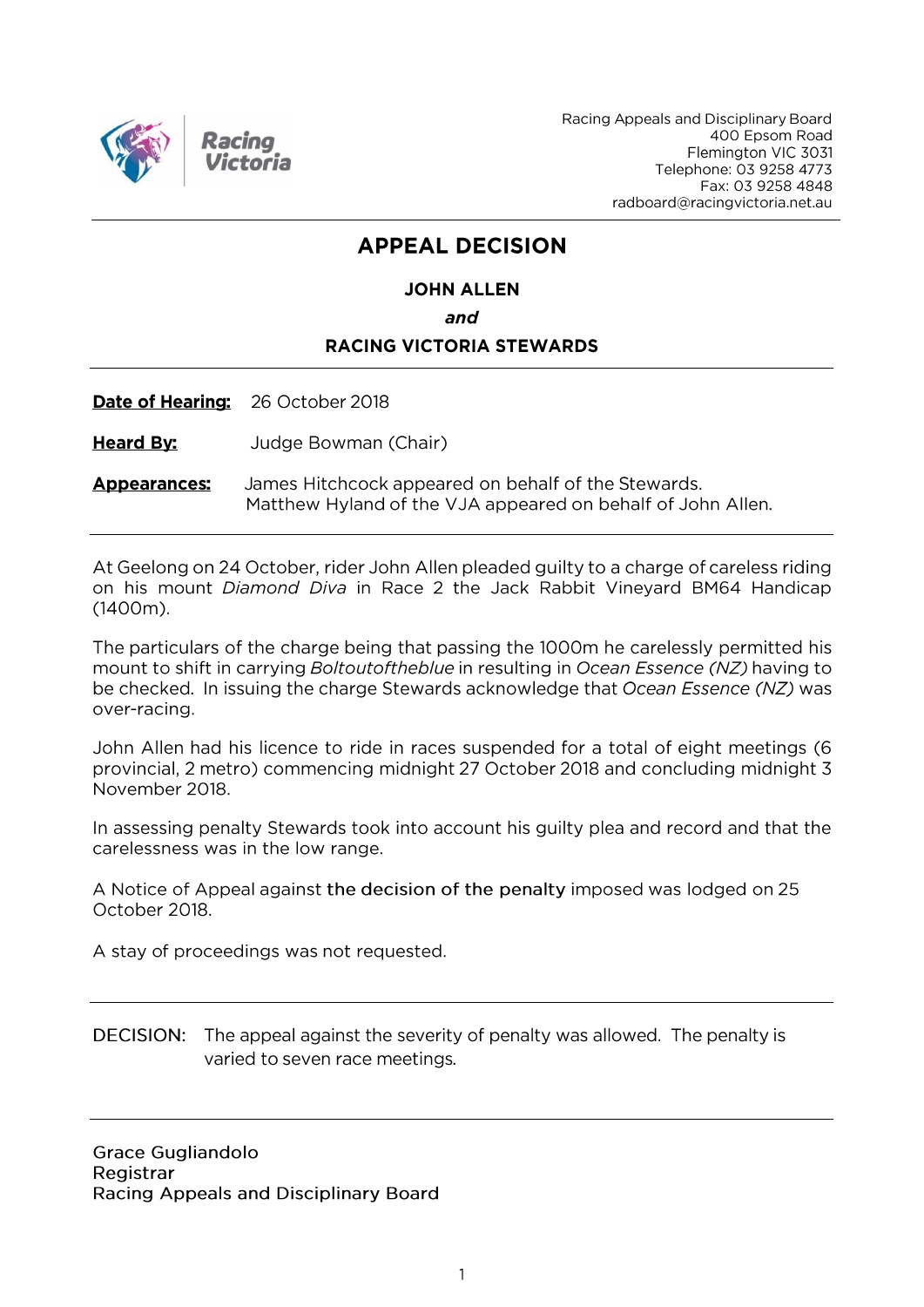# **TRANSCRIPT OF PROCEEDINGS**

## **RACING APPEALS AND DISCIPLINARY BOARD**

\_\_\_\_\_\_\_\_\_\_\_\_\_\_\_\_\_\_\_\_\_\_\_\_\_\_\_\_\_\_\_\_\_\_\_\_\_\_\_\_\_\_\_\_\_\_\_\_\_\_\_\_\_\_\_\_\_\_\_\_\_\_\_

#### **HIS HONOUR JUDGE J. BOWMAN, Chairman**

## **EXTRACT OF PROCEEDINGS**

**DECISION**

## **JOHN ALLEN**

**- and -**

## **RACING VICTORIA STEWARDS**

#### **RACING VICTORIA CENTRE, FLEMINGTON**

#### **FRIDAY, 26 OCTOBER 2018**

MR M. HYLAND appeared on behalf of Mr J. Allen

MR J. HITCHCOCK appeared on behalf of the RVL Stewards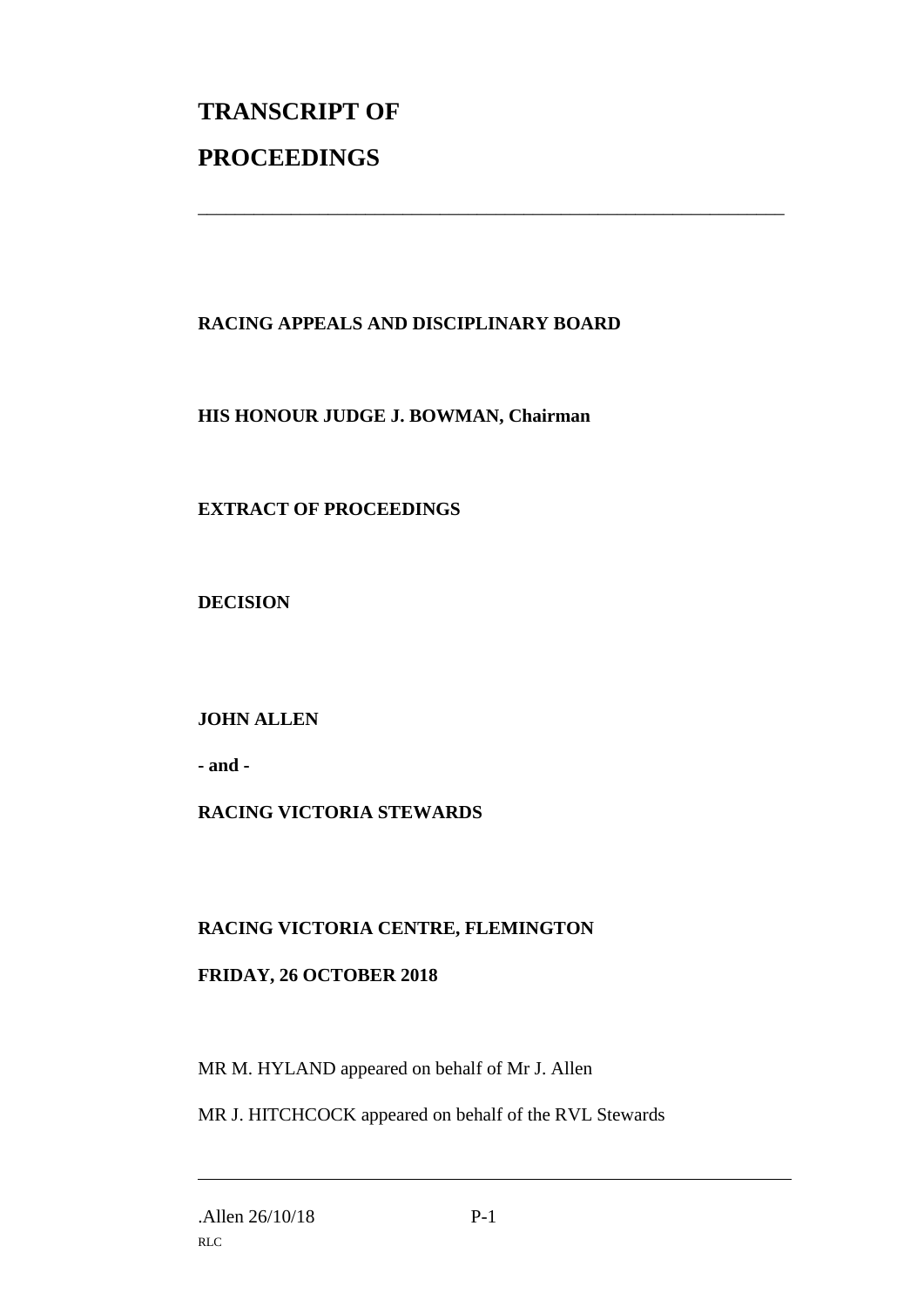CHAIRMAN: Mr John Allen, you have been charged with careless riding, in that in race 2 over 1400 metres at Geelong on 24 October last, when passing the 1000-metre mark, you permitted your mount, Diamond Diva, to shift in, carrying Boltoutoftheblue, ridden by Noel Callow, inwards. This resulted in Ocean Essence, ridden by Damian Lane, being checked. The Stewards accept that Ocean Essence was overracing. There has also been reference to Regan Bayliss's mount, Our Sea Goddess. You pleaded guilty to the charge.

The Stewards took into account your early plea of guilty and your racing record and imposed a period of suspension of eight meetings. You are appealing against the severity of that penalty.

I have read the transcript and have now viewed this morning the video several times. I have also of course taken note of the submissions that have been made by each party. That there was interference to Damian Lane's mount is clear and it is interference which caused him to check and lose at least a length. In any such situation, there is the danger of clipping heels with the attendant risks.

The Stewards assessed the interference as being in the low range. They took into account your record which is certainly not brilliant this year, but you have had in excess of 300 rides since your last suspension. Mr Hitchcock's description of your record as being neutral is a very fair assessment.

There are some aspects of the interference itself which are of note. I would agree with Mr Hyland's submission that the cause of the interference is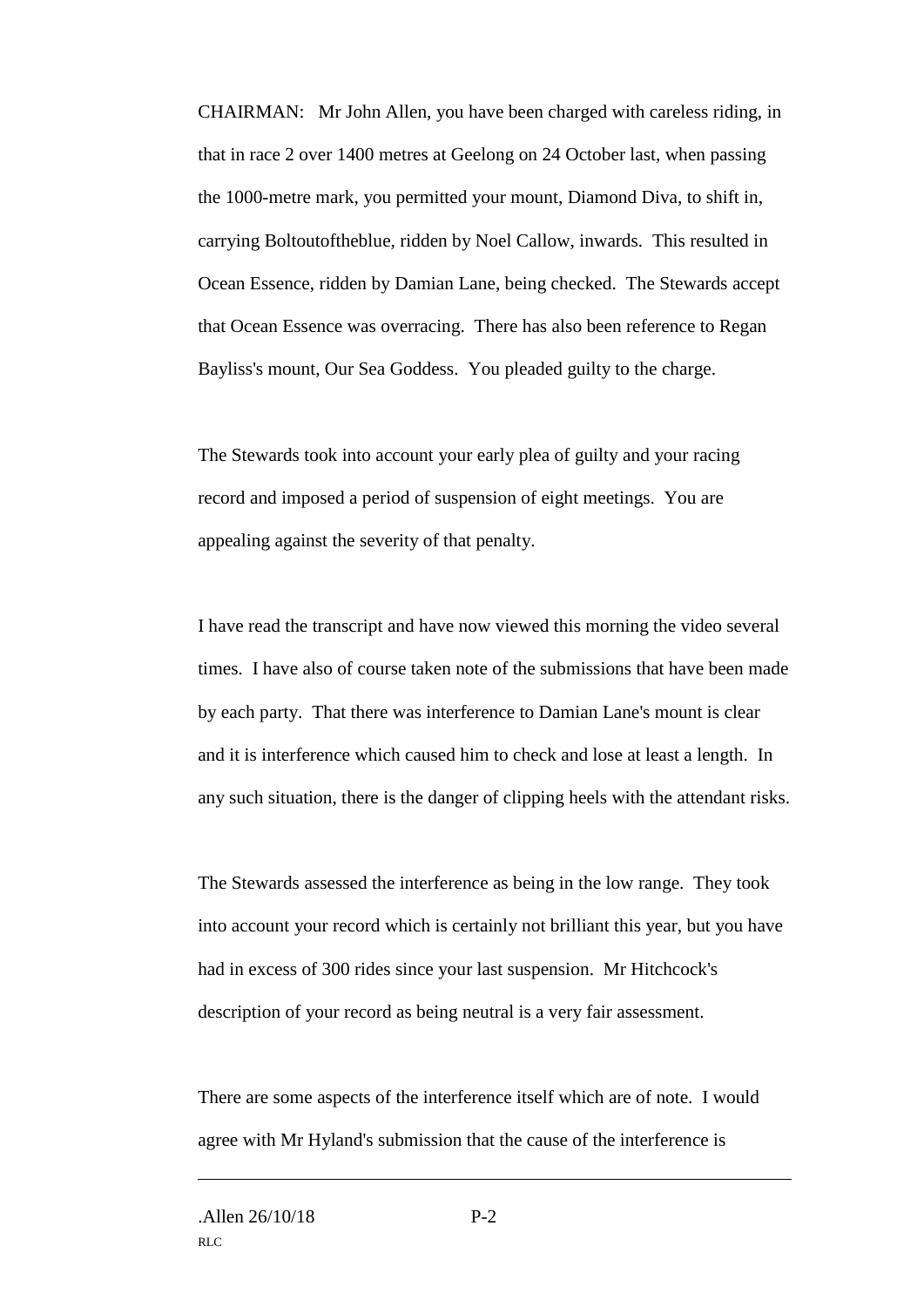multifactorial. Damian Lane's mount was overracing with its head up, one off the rails. Regan Bayliss crossed from the outside gate across the front of the field of 11 and then, to use a colloquialism, put the brakes on. You were on the outside of Noel Callow. Damian Lane was inside Noel Callow and his mount was, as I said, racing ungenerously. There was another horse on the rails. You had many looks - I have viewed the video again and I have counted nine or 10 before crossing in front of Noel Callow. I doubt if you were even aware that Damian Lane was inside Noel Callow and close behind him. Page 3 of the transcript, line 45, you told the Stewards that you thought that Noel Callow was one off the fence, and crossed accordingly. Whether Noel Callow shouted to you is not entirely clear. He does not seem to think that he did; I refer to page 3 of the transcript, line 36. You thought that he may have. Damian Lane said he, Lane, did not call. Thus, there are a number of factors operating and, as stated, you had many looks across between the start of the interference and particularly immediately before it.

There is no secret of the fact that you are angling for a suspension of seven meetings, almost to the bottom of the low range, so that you can ride on Derby Day. I am very loath to engage in what is called "tinkering" with the penalty. However, this case has its unusual features which I have set out.

Bearing them in mind, and including your early plea of guilty and frank admission that you had some impact on what occurred, I am prepared to reduce the period of suspension to seven meetings. This is not to say such reductions are the order of the day at this busy time of the year. I emphasise in this